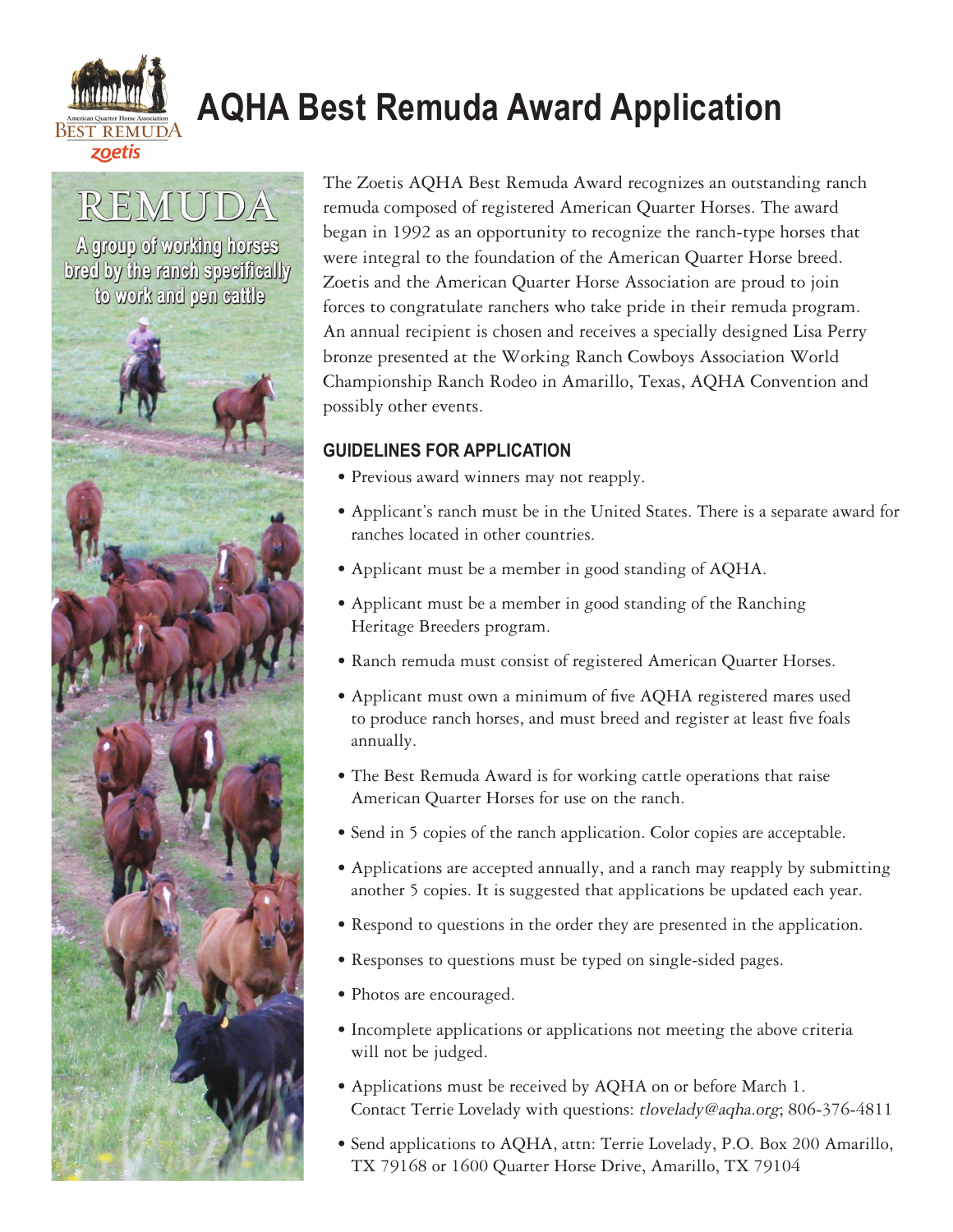

## **AQHA Best Remuda Award Application**

The American Quarter Horse Association will formally announce the Zoetis AQHA Best Remuda winner by July 1 of each year. Ranchers take pride in their remuda program, and the Association and Zoetis take pride in you! Therefore, AQHA media reserves the exclusive first interview with the Best Remuda winner. The winner will be announced via press release on *AQHA.com* and the Association's social media platforms. All other media interviews with the winning remuda should be arranged after the formal announcement from AQHA in July.

## **SECTION I – COVER PAGE**

DATE SUBMITTED:

*Fill in responses and submit as cover page with the answers from Section II.*

#### **CONTACT INFORMATION**

| NAME OF RANCH: University of the contract of the contract of the contract of the contract of the contract of the contract of the contract of the contract of the contract of the contract of the contract of the contract of t                                                                                   |                           |
|------------------------------------------------------------------------------------------------------------------------------------------------------------------------------------------------------------------------------------------------------------------------------------------------------------------|---------------------------|
|                                                                                                                                                                                                                                                                                                                  |                           |
|                                                                                                                                                                                                                                                                                                                  |                           |
|                                                                                                                                                                                                                                                                                                                  |                           |
|                                                                                                                                                                                                                                                                                                                  |                           |
| <b>SIZE / SCOPE OF RANCH</b>                                                                                                                                                                                                                                                                                     |                           |
| Cow/calf (# head) $\Box$ Stocker (# head) $\Box$ Feedlot (# head) $\Box$ Fendlot (# head) $\Box$ Farming (# acres) $\Box$                                                                                                                                                                                        |                           |
| <b>RANCH REMUDA PROGRAM</b><br>• How many of the following does the ranch own?                                                                                                                                                                                                                                   |                           |
| Mares ___________  Stallions ___________  Geldings ___________  AQHA Registered Horses __________                                                                                                                                                                                                                | Other Livestock _________ |
| . What percentage of your mares are bred to the following?                                                                                                                                                                                                                                                       |                           |
|                                                                                                                                                                                                                                                                                                                  |                           |
| . What percentage of foals return to the ranch remuda?<br>Stallions _____________<br>Geldings _____________<br>Mares _______________<br>• How many days per year are working horses ridden for ranch use on the ranch?<br>(Approximate) ______________<br>• How do you market your horses (check all that apply) |                           |
| □ Publications □ Website/Internet<br>$\Box$ Word of mouth<br>□ Horse Sales                                                                                                                                                                                                                                       |                           |
| • Describe your horse health/welfare procedures:                                                                                                                                                                                                                                                                 |                           |
|                                                                                                                                                                                                                                                                                                                  |                           |
|                                                                                                                                                                                                                                                                                                                  |                           |
| • Castration procedure entertainment of the contract of the contract of the contract of the contract of the contract of the contract of the contract of the contract of the contract of the contract of the contract of the co                                                                                   |                           |
|                                                                                                                                                                                                                                                                                                                  |                           |
| . Weaning and halter training procedure ____________                                                                                                                                                                                                                                                             |                           |
| • Describe your nutritional program for your remuda<br>Grain<br>$\Box$ Hay<br>$\Box$ Free choice grazing $\Box$ Oats<br>$\Box$ Sweet feed<br>$\Box$ Pellet<br>$\Box$ Legume<br>Grass Hay                                                                                                                         |                           |